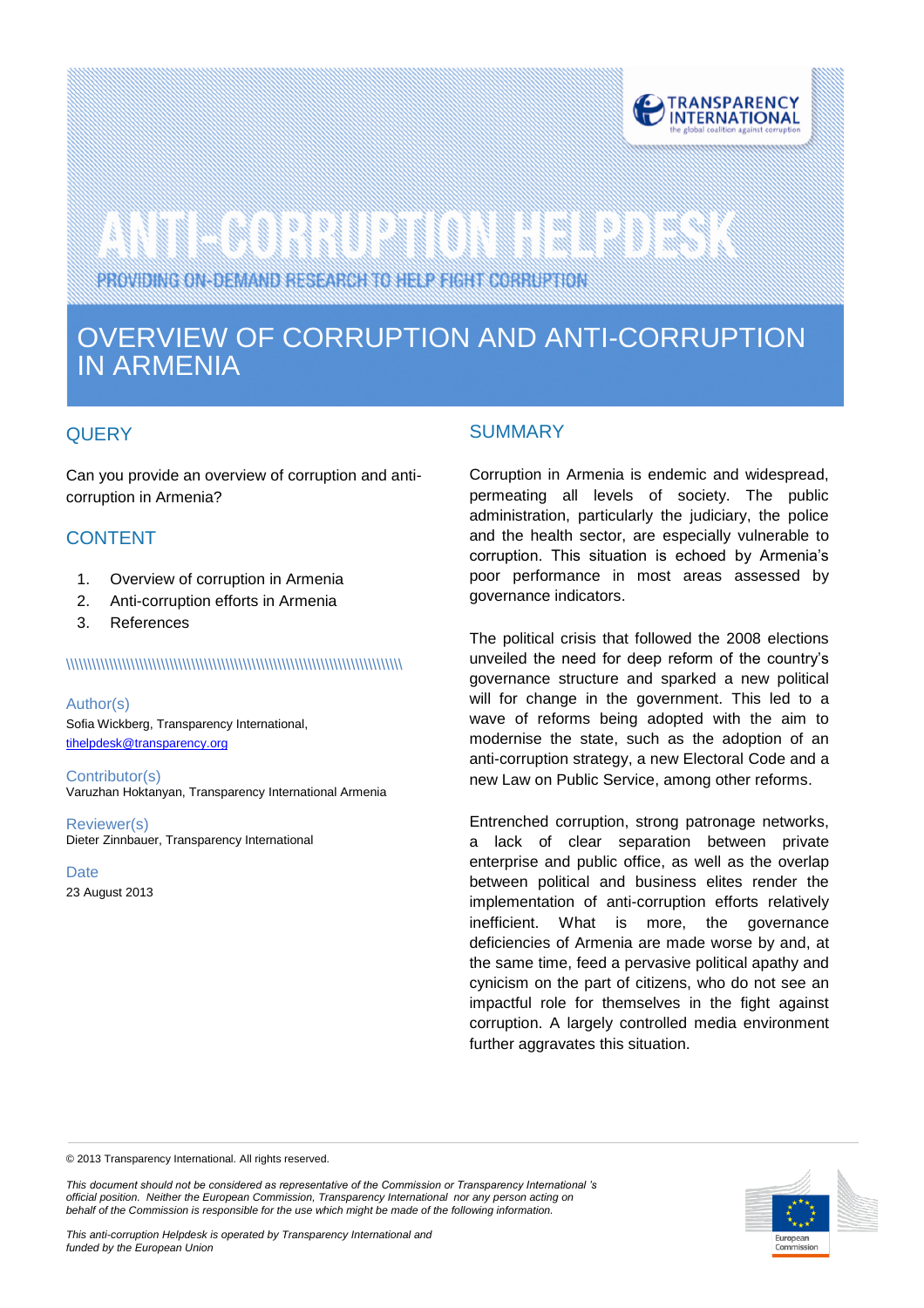# 1. OVERVIEW OF CORRUPTION IN ARMENIA

# **Background**

Armenia gained independence from the Soviet Union in 1991. The country struggled to set up the appropriate state institutions and to adapt to the requirement of the nascent market economy (Bertelsmann Foundation 2012). Ongoing war with its neighbour Azerbaijan, as well as historical tension with Turkey that led to the blockade of the country's eastern and western borders, further precipitated the country's economic collapse in the mid-1990s (Freedom House 2013a). Shock-therapy-like economic reforms led to impressive economic growth, yet went hand in hand with a grossly uneven distribution of this new national wealth, which contributed to widening existing disparities and also creating deep socioeconomic divides (Bertelsmann Foundation 2012).

A large number of Armenians left the country throughout these years due to political discontent or lack of economic opportunities, creating an enormous diaspora. The population of Armenia is approximately 3 million inhabitants and the population of Armenians living abroad – mostly in France, Iran, Russia and the US – is estimated to be 8 million (BBC 2007).

Since independence, Armenia is characterised by a deep public mistrust in the government and political elite. The results of every national election have been challenged by the opposition who does not recognise the legitimacy of the government (Freedom House 2013a). Armenia was long seen as a system with weak parties and a relatively violent political life (France Diplomatie 2013). Political parties are generally personality-driven and their role is limited between elections (Freedom House 2013a). The elections organised in 2008 were rife with fraud and abuses, and led to civic unrest and uprisings in the Armenian population. Repeated political abuses and deep-rooted corruption has eroded public trust and support for any political leader. Observers note that this situation has fostered political apathy and cynicism in the Armenian society (Bertelsmann Foundation 2012). The elections of 2012 and 2013 renewed the majority of the Republican Party in the National Assembly and Sarkissian in the presidential

seat.

Armenia is a relatively poor country, with a per-capita GDP of approximately US\$3,200. It is deeply dependent on the remittances from Armenians living abroad. A drop-off in these transfers contributed to the grave recession that the country faced in 2009. The economy is heavily dependent on the service and construction sectors, and is characterised by a closed "oligarchic" network of businessmen (Bertelsmann Foundation 2012)..

A dispute over the predominantly Armenianpopulated Nagorno-Karabakh region continues to fuel tensions between Armenia and Azerbaijan. The region is internationally recognised as part of Azerbaijan, but the country has not exercised power over most of the region since the beginning of the 1990s and representatives of both governments have been holding peace talks on the region's disputed status. Despite numerous international mediation efforts, negotiations have stalled.

# **Extent of corruption**

The World Bank's *Worldwide Governance Indicators* (WGI) place Armenia in the lower half of the percentile ranks, with a score of 30 on a scale from 0 to 100 in terms of control of corruption. Armenia's score has remained relatively stable since 2002, oscillating between 34 in 2002 and 24 in 2007. Armenia has had a rather low score in terms of rule of law since the World Bank started to measure governance using the WGI – ranging from 34 in 1996 to 46 in 2008. The country obtained a score of 43 in 2011. Similarly, the country's score under "voice and accountability" does not reflect a good performance with a score of 28 in 2011.

Transparency International's *Corruption Perceptions Index 2012* ranks Armenia 105 out of the 176 countries and territories assessed, with a score of 34 on a scale from 0 (highly corrupt) to 100 (very clean). Armenia's rank falls in between that of its immediate neighbours, coming below Georgia (51) and Turkey (54) but above Azerbaijan (139).

Citizens' perceptions of corruption in their country echo these findings, with 82 per cent of the individuals surveyed by the Transparency International *Global Corruption Barometer 2013*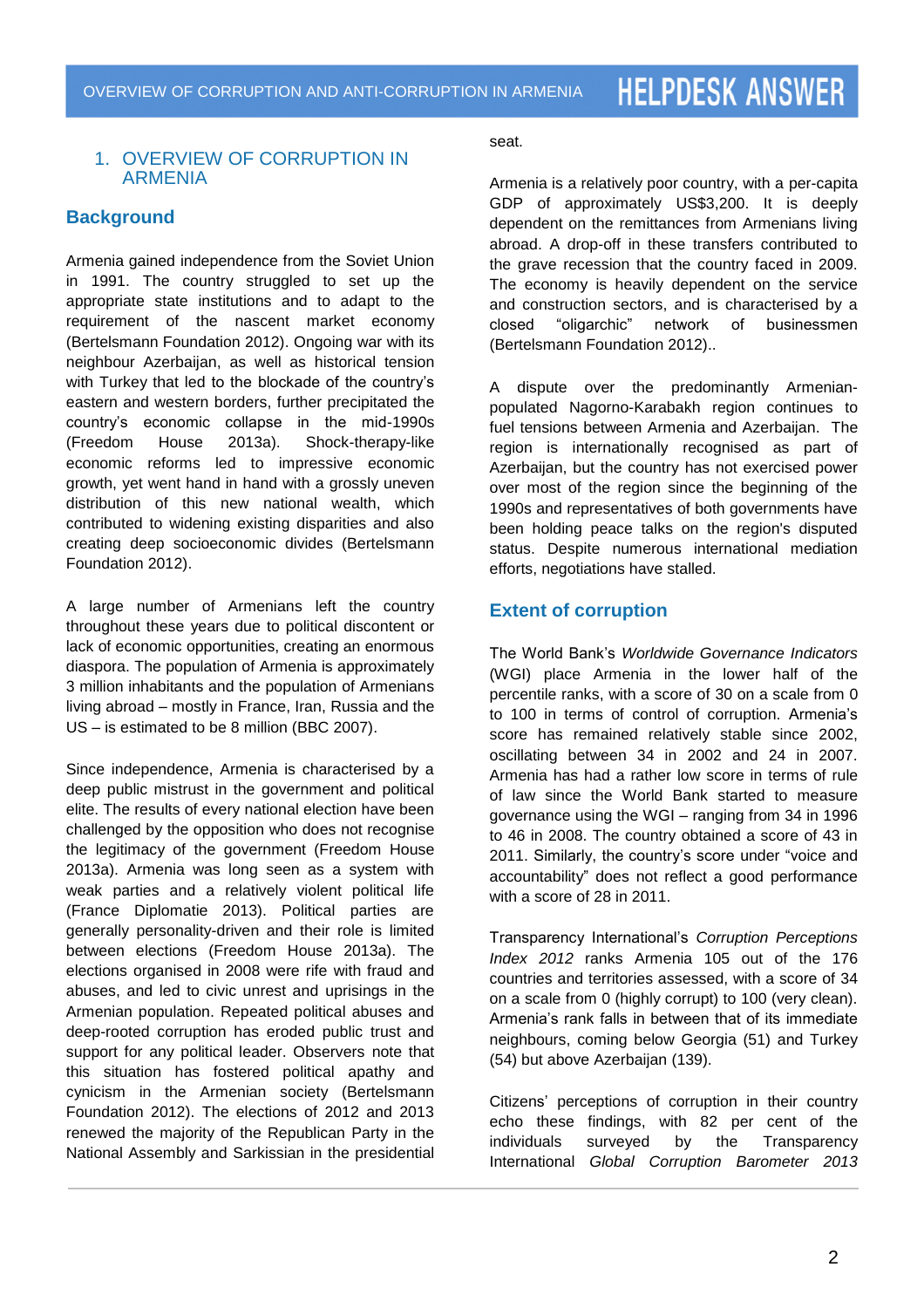(GCB) asserting that the level of corruption in Armenia either stayed the same (39 per cent) or increased (43 per cent) in the past two years. Furthermore, 61 per cent of the respondents classify corruption in the country's public sector as a very serious problem.

Business representatives interviewed for the World Bank's 2009 *Enterprise Survey* typically share this perception of bribery. Close to 40 per cent of the companies surveyed consider corruption to be a major constraint for doing business in Armenia. Similarly, corruption is seen as the most problematic factor for doing business in the country by firms surveyed for the World Economic Forum's *Global Competitiveness Report 2012-2013*. According to the US Department of State's *Investment Climate Statement 2012*, corruption is and remains a major obstacle to investment in Armenia.

# **Forms of corruption**

# *Bureaucratic corruption*

"Petty" corruption is widespread throughout society and the UN Human Rights Committee has expressed concern about allegations of persistent corruption throughout all branches of the government (US Department of State 2012a, 2012b).

Paying a bribe to get things done, to speed up administrative procedures or to express gratitude is common in Armenia, according to Transparency International's 2013 Global Corruption Barometer. Approximately a fifth of the respondents admitted to having paid a bribe to one of the services examined by the survey in the last twelve months, and almost 70 per cent of people regarded civil servants as corrupt or extremely corrupt. Similarly, more than 15 per cent of the firms polled by the World Bank's 2009 enterprise survey report having had to pay bribes when working in the country. Interestingly, both surveys relay the fact that the perception of the overall scale of corruption (82 per cent of the polled citizens think corruption is a serious or very serious problem, as well as 40 per cent of the business people surveyed) is more significant than the reported experience with some street-level forms of corruption.

The Bertelsmann Foundation, in its 2012 study on Armenia, reports that the country's administration remains stalled by practices inherited from the Soviet era, making it overly bureaucratic and grossly inefficient. Excessively burdensome bureaucracies tend to provide fertile grounds for corruption and, despite recent efforts to reform the system (see below) bribery within the administration remains a serious challenge (Bertelsmann Foundation 2012).

# *Grand corruption*

One of the most significant corruption issues in Armenia is the blurred line between the political elite and business people (see section on patronage), which deepens the risk of grand corruption occurring.

The Constitution forbids members of parliament to own or run a business while in office, but this ban is often ignored (International Crisis Group 2012). Powerful officials and politicians frequently have control over private firms through hidden partnerships or relatives (US Department of State 2012a). The absence of clear separation between private enterprise and public office leads to gross manipulations of government procurement, abetted by the poor implementation of the existing regulations, which results in inefficiencies and opacity in the bidding system (Freedom House 2013a).

One of the historical gaps in Armenia's procurement regulation is the abuse of the recourse to "emergency procurement" or "unforeseen situations" as preconditions allowing the conduct of single-source procurement. This can be explained partially by the lack of clarity of the relevant legislations with regards to "unforeseen situations". The World Bank has expressed its concern over the unjustified use of single-source procurement in Armenia (Transparency International Anti-Corruption Centre 2011a).

The government has taken steps to try to tackle the problem of grand corruption with the adoption of a new law on procurement in 2011.

# *Political corruption*

The results of Transparency International's 2013 *Global Corruption Barometer* show that nearly 60 per cent of the interviewed citizens think that political parties and the parliament are corrupt or extremely corrupt. Experts indicate that Armenian citizens have grown accustomed to deep-rooted corruption among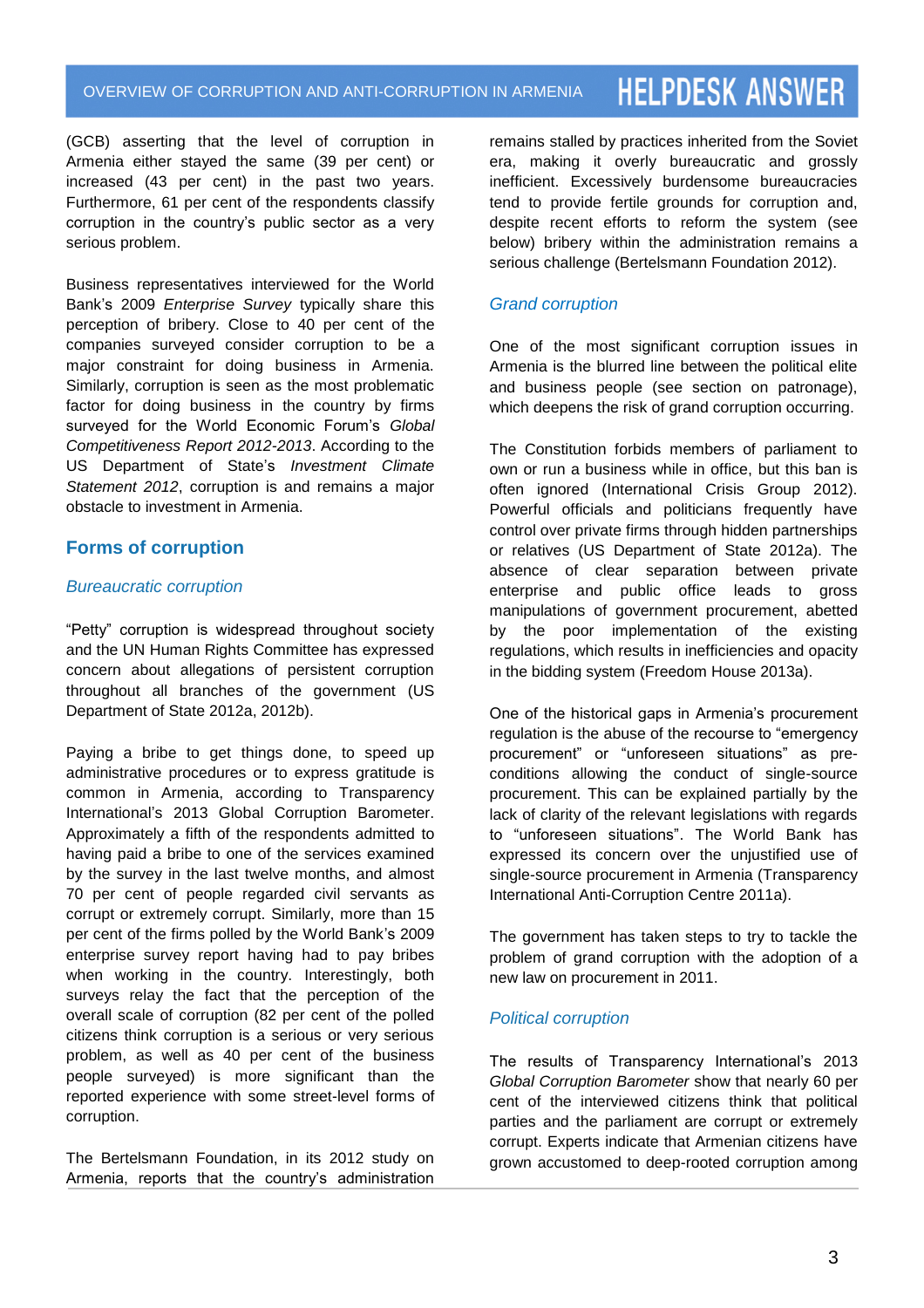its political leaders and a rigid and closed political system, which is also reflected in the population's relative disengagement from public life, widespread political apathy and cynicism (Bertelsmann Foundation 2012). Similarly, the *Caucasus Barometer 2012* produced by the Caucasus Research Resources Centers (CRRC) indicates that more than 30 per cent of Armenians "fully distrust" the parliament and the executive government.

Freedom House reports that, historically, political apathy and mistrust for government, combined with high levels of poverty, have made Armenia's population vulnerable to vote-buying (Freedom House 2013a). According to the Bertelsmann Foundation, Armenia's very first election in the early 1990s was the country's only free and fair ballot. The electoral process has since systematically been rigged by fraud, ballot-stuffing, vote-buying, falsification and voter intimidation (Freedom House 2013a).

In 2008, the election that brought Sarkissian to power was perceived by the population as flawed and led to civic unrest and a violent crackdown on protesters, which in turn prompted a series of reforms such as the adoption of a new electoral code. Despite such efforts, the parliamentary election of 2012 and the presidential election of 2013 were marred by abuses. The Transparency International Anti-corruption Center, the Armenian chapter of Transparency International, produced a survey that revealed that approximately 20 per cent of the respondents had either been given or knew someone who had been given money or any items in-kind, (for example, cellular phones or jam, among other items) during the 2012 parliamentary elections to vote for a certain candidate. Similarly, an observer of the 2013 presidential elections reported serious fraud, such as multiple voting or ballot-stuffing in the district where she was posted (Esmaeili 2013).

The elections regularly trigger complaints of abuse of administrative resources to discourage the financing of opposition parties and to limit their activities. Allegations of businesses channelling part of their profits to the ruling party in exchange for fiscal favours are also frequent (US Department of State 2012b).

## *Patronage networks and collusion*

A key feature of Armenia's political system is the significant interconnection of political and economic elites, and the consensus among these groups that control the resources of the country (Freedom House 2013a). Closed business networks that are grouped around informal cartels and semi-monopolies and that provide support to and enjoy benefits from the political elite are commonly named the "oligarchs". They have a substantial, though not systematic, influence on politics through patronage networks – especially in the regions outside of the capital – which increases the opportunities for corruption. Some oligarchs are involved in electoral fraud, for example, by using charitable foundations to secure voter support for a specific party through the<br>distribution of benefits and in-kind goods distribution of benefits and in-kind goods (International Crisis Group 2012).They are also involved in vote-buying at polling stations, ballotstuffing and intimidation of opposition leaders and election observers, among others $^1$ .

Transparency International's GCB 2013 reports that more than 80 per cent of the surveyed citizens think that the government is run by a few big entities acting in their own best interest.

Nepotism is a common feature of government agencies and public administration in Armenia (Freedom House 2013b). Almost 80 per cent of the individuals interviewed for the GCB 2013 indicated that personal contacts were important to get things done when dealing with Armenia's public sector (Transparency International 2013). Public employment is commonly used to reward cronies and there are allegations of government officials discriminating against opposition party members in hiring decisions (US Department of State 2012b).

# *Organised crime and money laundering*

Armenia is not a significant regional financial centre and the money laundering risk is not major.. The country's geographic location, however, makes it vulnerable to various forms of trafficking (International Monetary Fund 2010). According to the US Department of State, drugs such as amphetamines from Russia and Turkey and heroin

 $\overline{a}$ <sup>1</sup> This information was gathered through consultation of local experts.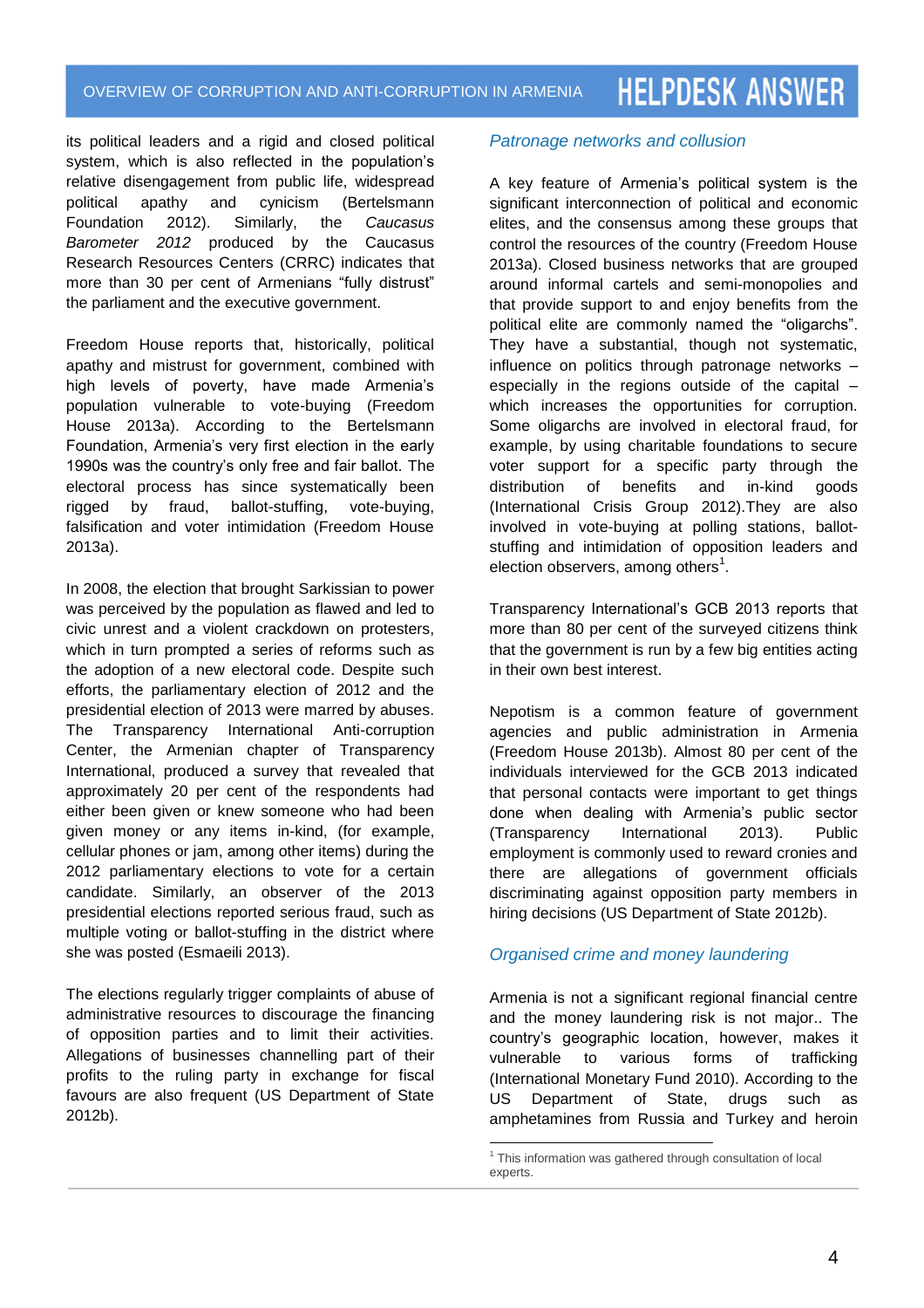from Afghanistan are trafficked through the country and are also abused domestically (US Department of State 2013a). Money laundering in Armenia uses the system of remittances from the diaspora, as well as from high level transactions such as real estate and the gold market (US Department of State 2013a). The fact that Armenia is a cash-based economy presents additional challenges to the implementation of anti-money laundering efforts.

Armenia is a source country for women, men and children subjected to human trafficking and forced labour. Armenian women and girls are subjected to trafficking for sexual exploitation within the country as well as in Turkey and the United Arab Emirates. Persons subjected to trafficking for forced labour are mostly sent to Russia and Turkey (US Department of State 2013b).

# **Sectors most vulnerable to corruption**

#### *Justice*

The executive branch of government is predominant in Armenia's state apparatus (France Diplomatie 2013), and despite formal separation of powers, the judiciary is largely subordinate to the executive (Bertelsmann Foundation 2012). The judicial system remains, like in many former Soviet states, dominated by the prosecutors, thus by the government (International Crisis Group 2012). Experts have observed that in the last years a number of judicial decisions were suggestive of manipulation by political authorities (Freedom House 2013a).

The judiciary is poorly resourced (International Crisis Group 2012) and lacks professionalism (Transparency International Armenia 2011). The current number of authorized judicial positions is not sufficient to ensure an efficient and functioning justice system (American Bar Association 2012). Global Integrity's scorecard for Armenia indicates that the procedure for appointing judges is not sufficiently transparent and that the appointment and promotion of judges is in many cases based on patronage, kinship and personal relationships. The recourse to political or kin affiliation, corruption, and other illegal or unethical means to gain a position as a judge is a common practice (Global Integrity 2011). There are, however, improvements and the procedures appear more objective and fair than in the past (American

Bar Association 2012).

The judiciary in Armenia is widely seen as corrupt and is thus discredited and mistrusted by the population. The 2012 Caucasus barometer shows that only 17 per cent of the surveyed individuals said that they trusted the country's justice system (Caucasus Research Resources Centers 2012). Corruption in the Armenian judicial system is considerable, according to Freedom House, and almost 70 per cent of the citizens surveyed by Transparency International's 2013 global corruption barometer said that the judiciary was corrupt or very corrupt, making it one of the most corrupt institutions of the country according to public opinion. Moreover, almost a fifth of the respondents admitted having had to pay a bribe in their interaction with the judiciary in the last twelve months (Transparency International 2013). Arbitrary decisions and abuses of the rule of law appear to be particularly problematic in remote areas where citizens are more dependent on public services and jobs (International Crisis Group 2012).

The widespread lack of trust in the judiciary tends to undermine citizens' confidence in the state more generally (Bertelsmann Foundation 2012). The government acknowledges this issue and regularly declares that ensuring an independent and accountable judiciary is a top priority. Experts note that reform, however, only happens slowly (American Bar Association 2012).

### *Police*

The police are recognised by the citizens as one of the four most corrupt institutions of Armenia, according to Transparency International's GCB 2013. Echoing citizens' impression of impunity and distrust for the judiciary, only 30 per cent of the individuals surveyed by the 2012 Caucasus barometer said that they trusted the police.

The Armenian police have been reported to regularly abuse their power, to employ torture to obtain confessions, and to mistreat persons in custody or arrest (US Department of State 2012b). Observers note that Armenia's police administration is permeated with corruption and nepotism, and that abusive practices are tolerated because the government uses the security forces to silence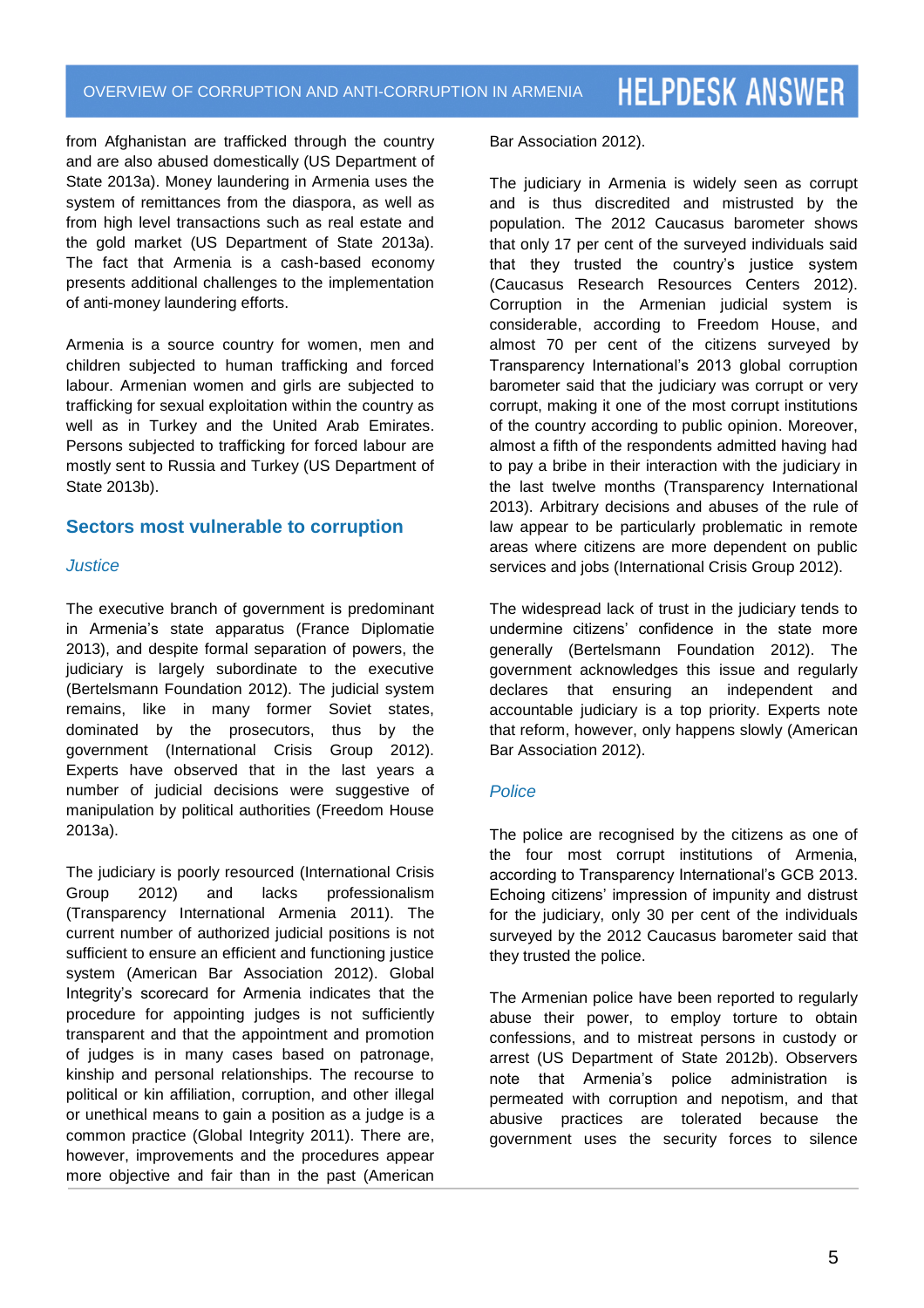opposition leaders (PONARS Eurasia 2012).

The police are a self-governing administration that reports directly to the president since Armenia does not have an interior ministry since 2002. The Council of Europe recommended that the government consider creating such a ministry since the current arrangement limits the oversight and control of the police administration (International Crisis Group 2012). The relevant authorities are reluctant to investigate reported cases of torture and abuse, and sometimes push citizens into retracting complaints (Human Rights Watch 2013).

# *Public administration*

#### **Basic services**

According to Transparency International's 2013 global corruption barometer, 70 per cent of the respondents say that public officials are corrupt or extremely corrupt in Armenia. CRRC's 2010 *Armenia Corruption Survey of Households* adds that when asked which level of the administration corruption was the most significant in, almost 50 per cent of the respondents indicated that corruption is most common among high-ranking officials. This study also shows that more than a third of the surveyed citizens reported that it is "known beforehand how to pay and how much to pay," indicating an institutionalisation of bribery (Caucasus Research Resources Centers 2010).

Basic services are permeated by widespread corruption. Transparency International's 2013 barometer shows that respectively 58 per cent and 66 per cent of respondents consider the education system and medical services to be corrupt or extremely corrupt. In 2010, health care and education were both in the top three corrupt institutions of Armenia according to the surveyed households (Caucasus Research Resources Centers 2010). The Organization for Security and Co-operation in Europe (OSCE) conducted a survey about corruption in higher education among Armenian students and approximately 50 per cent of the latter indicated that the corruption problem was sufficiently widespread enough for them to feel uncomfortable. The admission exams were seen by almost half of the respondents as the phase most vulnerable to corruption. Notably, near to 40 per cent of the surveyed students see corruption in higher education

as a systemic problem that is inherent to a faulty educational system (OSCE 2010).

In an attempt to reduce corruption in the public administration, the government adopted a new Law on Public Service in 2011 that entered into force in 2012. The focus of this law is the provision of rules on ethics, prevention of corruption and declaration of assets, as well as related implementation mechanisms (see section on legal framework).

#### **Public financial management**

According to Global Integrity's 2011 *Report on Armenia*, the budget process is transparent on paper, with oversight by the parliament and publication of budget documents for public oversight. The lack of professional capacity and training of the members of parliament, however, limits their ability to control the budget process, to ensure the reporting of government department heads or to initiate investigations on alleged wrongdoings. Moreover, there is no venue for citizens to contribute or express concerns (Global Integrity 2011). In addition, tax and customs operations are seen as largely corrupt and needing reform and modernisation (Bertelsmann Foundation 2012).

Efforts have been undertaken lately to overcome shortcomings in the country's public financial management (Heritage Foundation 2013), including the establishment of a Public Internal Financial Control within the Ministry of Finance and the adoption of a new law on public procurement, among others (OECD 2011).

# 2. ANTI-CORRUPTION EFFORTS IN ARMENIA

# **Overview**

The political crisis and social unrest that followed the flawed election in 2008 exposed the need for deep reform of the country's governance system and instilled a new political will for change in the government.

In recent years, Armenia has seen a wave of reforms being adopted with the aim to modernise the state. For example, the government adopted an Anti-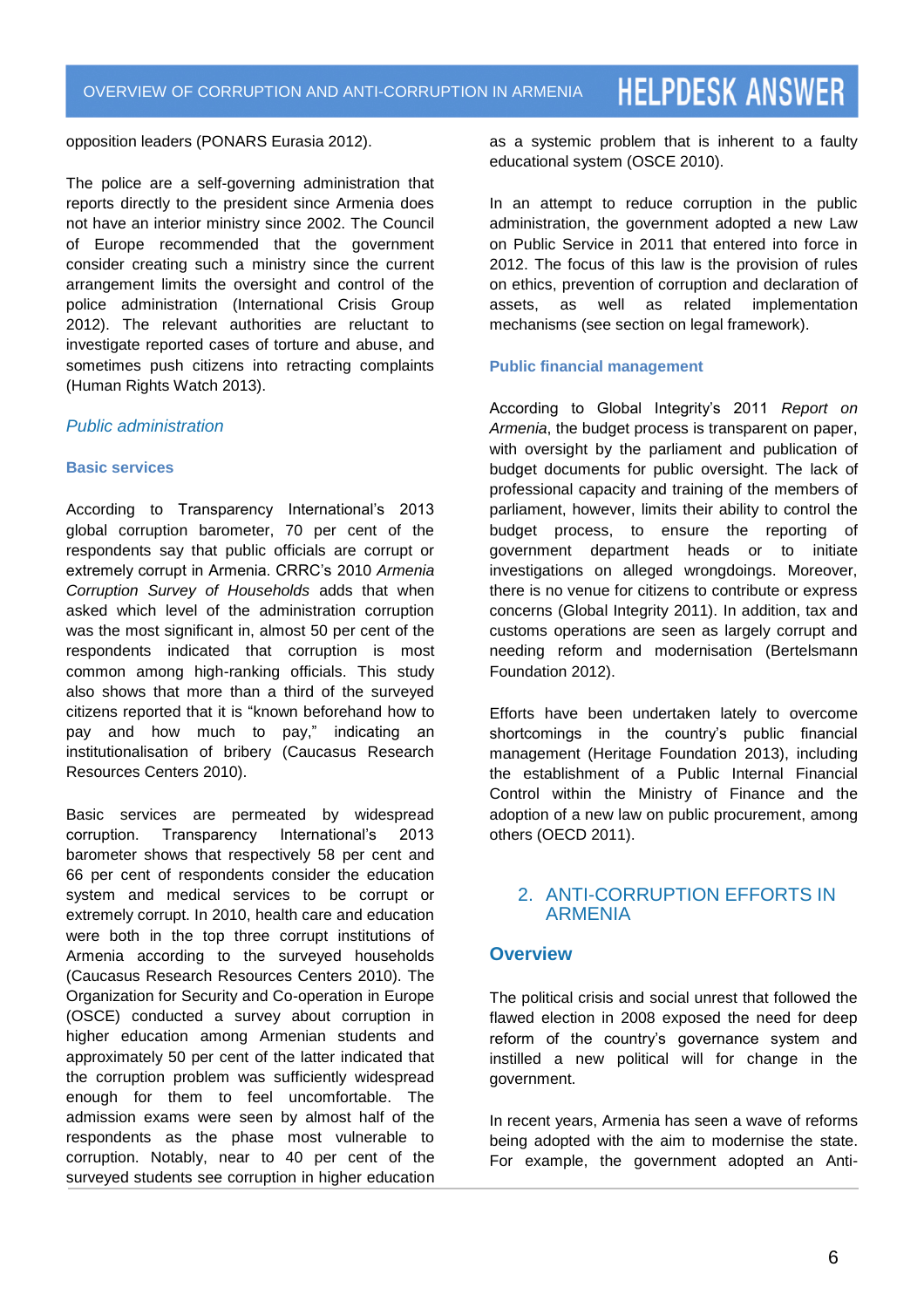Corruption Strategy for 2009-2012, an Anti-Money Laundering Strategy for 2013-2015, a new Electoral Code in 2011 and a new Law on Public Service to strengthen integrity within the state. Armenia has followed many of the recommendations set out by the OECD, according to its Istanbul Anti-Corruption Action Plan, as well as the recommendations of the Group of States against corruption (GRECO).

A number of structural factors, such as the entrenched corruption, the lack of genuine political will, deeply rooted vested interests or the overly powerful role of a small wealthy elite, make these reforms largely ineffective. Only 20 per cent of the respondents to Transparency International's GCB 2013 think that the government is effective in its anticorruption efforts. There is a reported cynicism among the Armenian population towards any possible way out of corruption – with more than 60 per cent of the respondents admitting that they do not think that citizens can make a difference in the fight against corruption. According to experts, Armenian citizens are generally unwilling to get involved in the fight against corruption, which is reflected by the very low positive response rate of Armenia (43 per cent – the lowest of all surveyed countries) to the GCB 2013 question "Are you willing to get involved in the fight against corruption?"

# **The legal framework**

# *International instruments*

Armenia is a state party to the United Nations Convention against Corruption (UNCAC) since March 2007, and is part of the 3rd group of countries reviewed in the framework of the Implementation Review Mechanism, meaning that the first review cycle should be concluded in 2013. In July 2003, the country also ratified the United Nations Convention against Transnational Organized Crime (UNTOC), as well as its Protocol on Human Trafficking. In 2012, Armenia acceded to the UNTOC's Protocol on Firearms. Armenia is also, since 1993, a state party to the 1988 United Nations Convention against Illicit Traffic in Narcotic Drugs and Psychotropic Substances.

Armenia ratified the Council of Europe's Civil Law Convention on Corruption and Criminal Law Convention on Corruption in 2005.

# *National laws and regulations*

Several shortcomings in Armenia's anti-corruption legislative structure have been pointed out by experts, and in 2011, Global Integrity assessed and described the country's legislative framework as weak, giving it a score of 67 out of 100. Taking onboard the recommendations put forward by the OECD and GRECO, the government amended the Criminal Code that now criminalises major corruption offenses, such as active and passive bribery; embezzlement, misappropriation or other diversion of public property; abuse of office; trading in influence; and bribery in the private sector (OECD 2012). Armenia has extended its definition of "official" to include foreign and international public officials. The OECD recommends that Armenia introduces liability (criminal, civil or administrative, as it deems appropriate) of legal persons for corruption, coupled with appropriate sanctions, as well as criminalises illicit enrichment (OECD 2011).

In 2008, Armenia adopted its Law on Combating Money Laundering and Terrorism Financing to reinforce its anti-money laundering legal arsenal contained in the Criminal Code. The government has made progress following the recommendations of the MONEYVAL Committee of the Council of Europe, such as the establishment of the AML/CFT national strategy for the period 2013-2015.

As mentioned in the previous section, the government adopted a new law on public service that entered into force in January 2012. The scope of this law goes beyond previously applied legislation. It covers not only civil servants, but also high-level officials, staff in the National Assembly, Constitutional Court, Central Banks, National Security Council, Judicial Department, Prosecutor's Office, Yerevan Mayor's Office and bodies of local self-governments (OECD 2012).

This new law designed to prevent conflicts of interest, corruption and undue influence contains legal provisions and rules of ethics, as well as procedures to apply them. The rules of ethics are presented in a non-exhaustive list including "respect of law, respect of moral norms in the society, contribution to development of trust in the public body, respectful attitude, use public resources for official purposes…"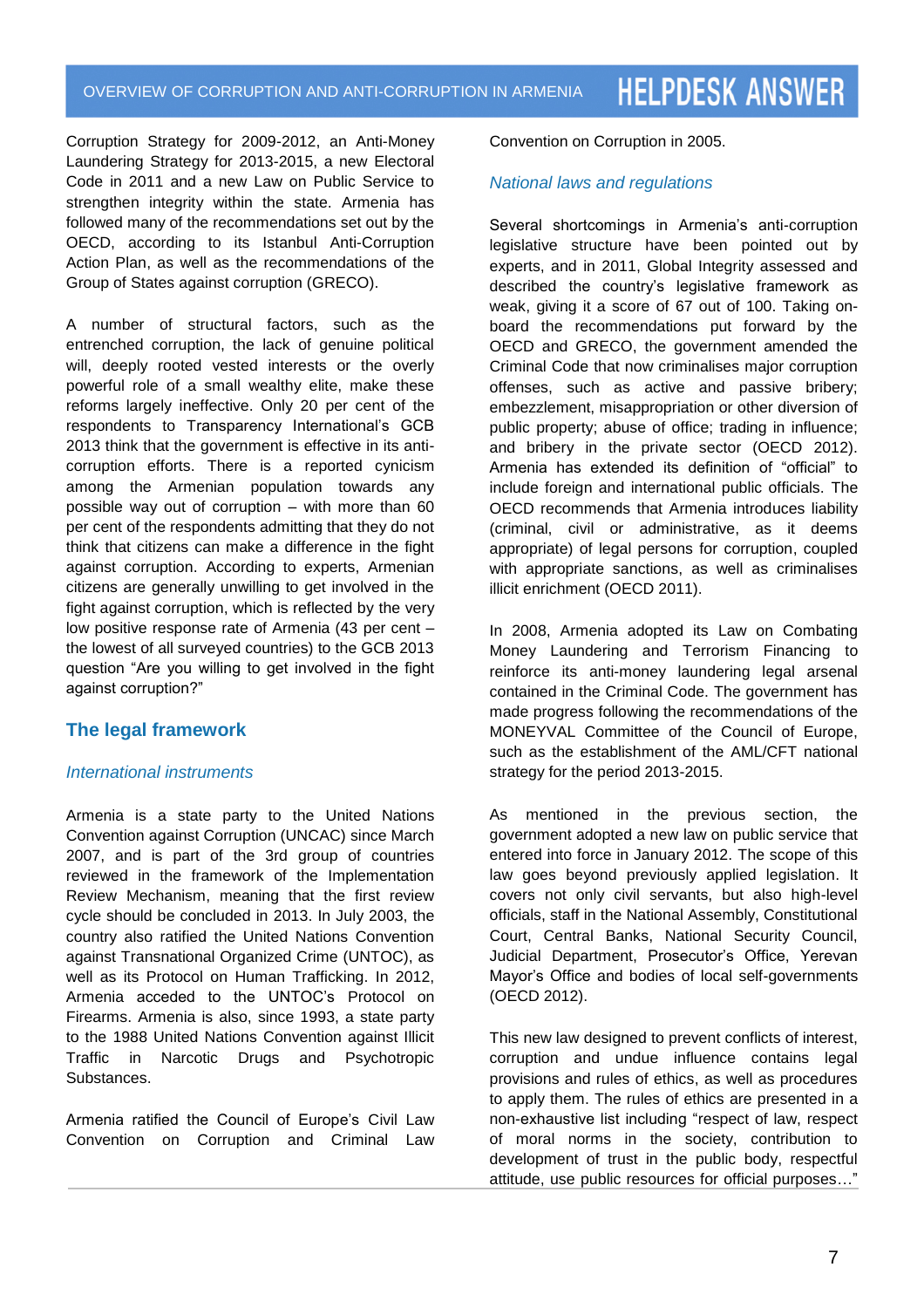(OECD 2012). The rules of ethics specified in the law on public service do not only apply to public servants in their function but also in their daily and private life. The law on public service prohibits the acceptance of gifts (and defines what is meant by gift) and limits the possibility of public servants to exercise business or other activities besides their public duty.

The Law on the Declaration of Assets and Property of Top Officials of the Armenian Government, adopted in 2001, required senior public officials to declare their property and income for the first time. After the adoption of the Law on Declaration of Property and Income of Physical Persons, which replaced the above-mentioned law and entered into effect from 1 January 2009 (losing its effect from 1 January 2012 when the law on public service entered into force), the scope of people required to submit declarations on income and property was substantially widened. The law on public service that entered into force January 2012 represents a step back, since only a number of high-ranking public officials, including the president, the prime minister, ministers and 500 top level public officials, as well as their close relatives, are required to declare their property and income to the Ethics Commission for High-Ranking Officials on a yearly basis.

Political party financing is governed by the Law on Political Parties of 2002, amended in 2012 and in the new electoral code of 2011. Armenia's legal framework requires political parties to keep accounting records and to produce an annual financial statement that should be submitted to the members of the party as well as to the Oversight-Audit Service of the Central Electoral Commission. For donations exceeding 100,000 Armenian drams (approximately €200), the financial statement should contain information regarding the type of donation, amount and identity of the donor. Political parties are required by the electoral code to set up separate preelection funds and to record all contributions made to the fund (including names and addresses of donors, as well as size of donations) and expenditures (with date and documentation confirming the expenses) up to election day (GRECO 2012). Political parties are obliged to declare all their financial resources including in-kind donations, assets, services, goods bought or rented below market prices, bank loans, and contracts with foundations, among others. (OECD 2012). The recent amendments strengthen the oversight and control over party finances and

clarify sanctions. GRECO recommends that the government take actions to make the oversight more efficient and effective (GRECO 2012).

The Armenian parliament adopted the Law on Freedom of Information in September 2003. This law defines information holders responsible for keeping records and ensures access and publicity of information by "state bodies, local self-government bodies, state offices, state budget sponsored organizations as well as organizations of public importance and their officials." Information requests can be formulated both orally and in writing. The law on freedom of information does not provide for an independent oversight body. The government of Armenia has actively embarked in e-government and modernisation of its communication tools (OECD 2012). TI Armenia undertook a testing exercise and found that 85 per cent of the requests they sent out received a response, of which about 80 per cent were prompt or timely. Only 20 per cent of the responses could, however, be considered complete or satisfactory (Transparency International Armenia 2012).

Armenia's framework to protect whistleblowers is weak according to Global Integrity's 2011 *Scorecard*. The OECD had recommended that the government of Armenia adopt measures to protect employees in state institutions when they report wrongdoings and to raise awareness among the latter about their rights. Despite the adoption of the new law on public service that introduces the obligation for public officials to report abuses and corruption, the organisation still considers that Armenia has not complied with its recommendation. Transparency International's 2013 global corruption barometer interestingly shows that almost two-thirds of the respondents said they would not report an incident of corruption and a majority of those justified their choice by stating that "it would not make any difference."

# **The institutional framework**

# *Anti-corruption council*

The Anti-corruption Council was established by presidential decree in 2004 with the objective to coordinate work of relevant public agencies in charge of implementing the anti-corruption strategy. The council is headed by the prime minister and is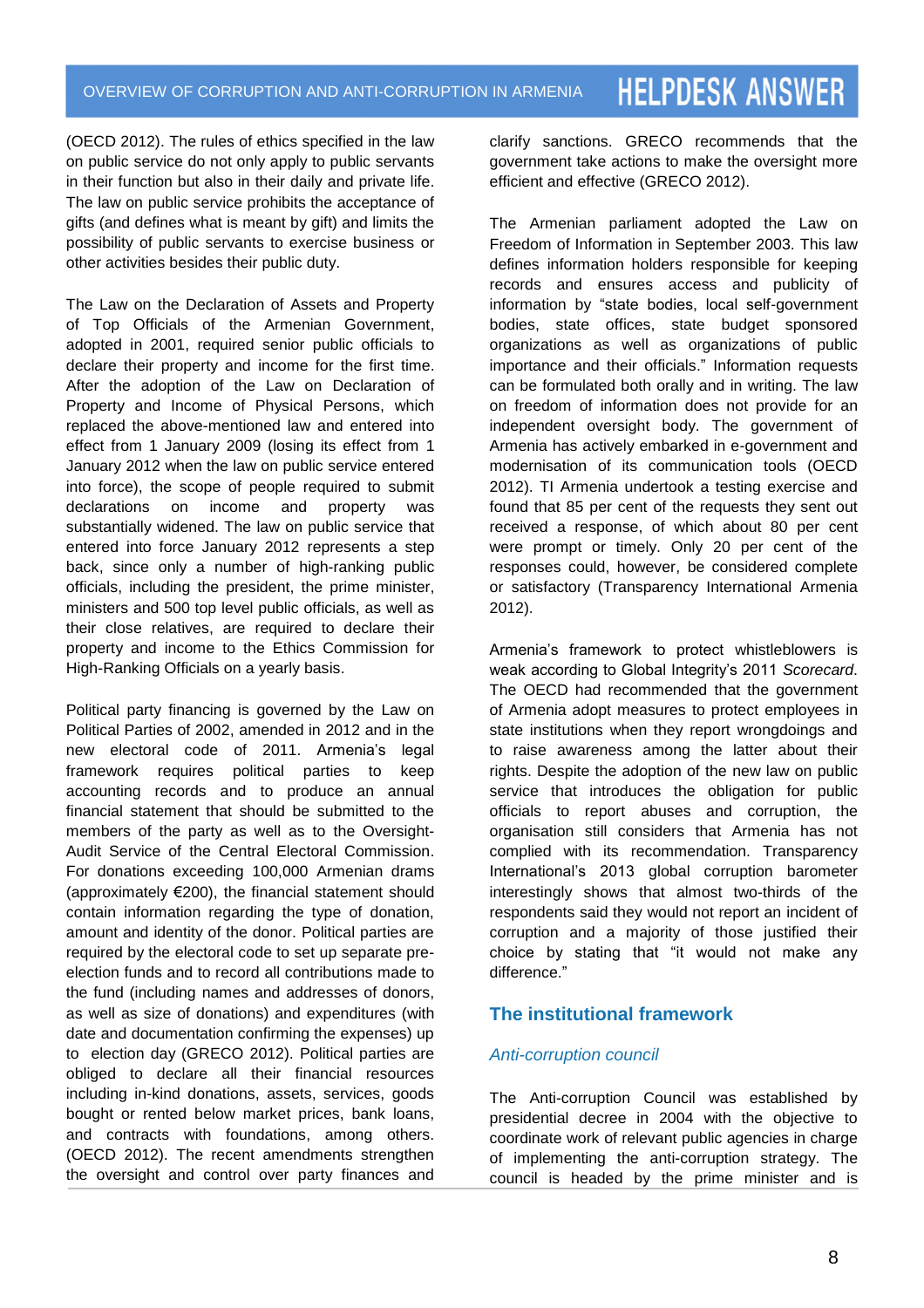composed of nine officials representing the national assembly, the national assembly control chamber, the chief of government staff, the minister of justice, the president and the central bank of Armenia, among others.

The 2011 OECD *Monitoring Report for Armenia* stipulates that little is known about the operations and results of this institution but that the body appears rather weak overall.

### *Anti-corruption strategy monitoring commission*

The Anti-corruption Strategy Monitoring Commission was created by the same presidential decree as the Anti-corruption Council in 2004. This commission is headed by a presidential assistant.

The role of the commission is to "monitor the implementation of the Anti-Corruption Strategy and internal anti-corruption programmes, by involving the public, the mass media and civil society representatives; study practice of international organizations, the public bodies of the Republic of Armenia in the area of the fight against corruption and develop recommendations; monitor fulfilment of obligations and commitments stemming from international agreements and the recommendations made by international organizations; conduct expert analysis of normative acts and submit recommendations on their improvement" (OECD 2011).

There is little available information on activities and results. According to experts, the commission exists only on paper and has not been conducting meetings for the last two years<sup>2</sup>.

# *Ombudsman*

Armenia's Constitution provides for the existence of a human rights defender, equivalent to a national Ombudsman. He or she is elected for a period of six years by a three-fifth majority of the national assembly. The Constitution rules that the human rights defender should be irremovable.

The office of the human rights defender is wellresourced and fully staffed. With financial support from the OSCE, the human rights defender was able to open six regional offices, which extends its presence throughout the country. According to the institution's annual report, it provided legal assistance to 7,395 individuals and more than 500 complaints were resolved in favour of the complainant. The report also indicates that 31 decisions were taken against human rights violations perpetrated by state bodies (Human Rights Defender 2013).

## *Financial monitoring center*

The 2008 law on combating money laundering and the financing of terrorism provides for the establishment of an "Authorized Body for Combating Money Laundering and Terrorism Financing". The Financial Intelligence Unit (FIU) of Armenia is the Financial Monitoring Center (FMC), which is responsible for receiving, analysing and disseminating suspicious transaction reports and other relevant information concerning suspected money laundering activities to relevant authorities. The FMC is also in charge of initiating the process of suspending a suspicious transaction and the freezing of assets mechanism provided by the law.

The FMC is under the supervision of the central Bank of Armenia but functions autonomously (for example, concerning the budget, hiring procedures, and nomination of head, among others) (International Monetary Fund 2010). Internal procedures of the FMC were modernised in the framework of the efforts undertaken to reinforce anti-money laundering in Armenia (Council of Europe 2012).

The FMC is a member of the Egmont Group of Financial Intelligence Units and thus is subjected to the Egmont principle of exchange of information among FIUs.

# *The control chamber*

The Control Chamber of the Republic of Armenia was set up in 1996 and is the state body responsible for monitoring finances of state institutions. Its head is appointed by the national assembly upon the proposal of the president of the Republic of Armenia. The deputy chair and the other five members of the

 $\overline{a}^2$  This information was gathered through consultation of local experts.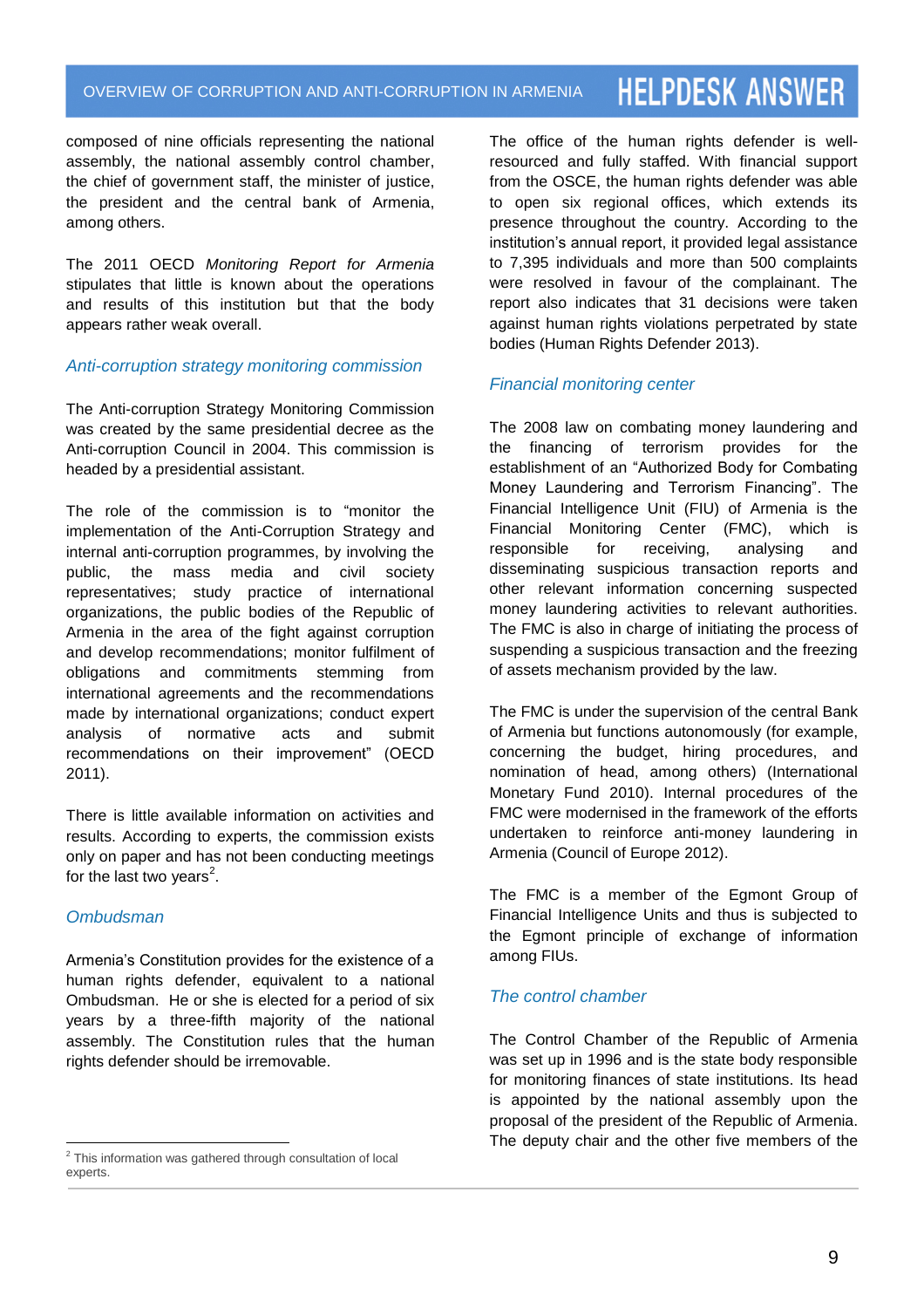Board are appointed by the president.

Since the adoption of the new Law on Control Chamber in 2006, this body has functioned more independently than previously when it was under the control of the national assembly. The chamber had 131 staff members in 2011, when the OECD produced its monitoring report.

The chamber exercises control over the use of public funds and state and community property. The chamber carries out several types of audit: financial compliance, effectiveness and environmental audit. Its focus is on the detection of "fraud" and "incidents of corruption" (OECD 2011). It sends reports to the General Prosecutor's Office in cases of suspicion of the breaching of law.

The 2011 OECD monitoring report mentions that the national assembly has to approve the activity plan of the chamber, which can limit the independence of the institution.

### *Public internal financial control*

In 2010, the government set up the Public Internal Financial Control (PIFC) within the Ministry of Finance. It is composed of three elements: (i) financial management and control based on managerial accountability; (ii) internal audit providing assurance to the management at all levels as appropriate; (iii) central harmonisation unit to regulate relationship pertaining to PIFC, to set and monitor the standards (OECD 2011).

The establishment of this body is seen as a step forward in terms of modernisation of public finance systems and management. The lack of resources and trained personnel, however, impedes the efficiency of the institution. Data collection and available information is insufficient for properly analysing public expenditure (GIZ 2012).

### *Ethics commission for high-ranking officials*

The Ethics Commission for High-Ranking Officials was established by presidential decree in 2012. The law specifies that this ethics commission is responsible for receiving, publishing and analysing the declarations of assets submitted by the highranking officials listed in the law on public service

#### (see above)(OECD 2011).

Limited information is available regarding the performance of this new institution. The European Commission, in its *ENP Country Progress Report 2012*, encourages Armenia to reinforce the "capacities, independence and transparency of the State Commission on the Ethics of High-Ranking Officials" (European Commission 2013).

### *Central electoral commission*

The Central Electoral Commission (CEC) of Armenia is the body in charge of organising elections and guaranteeing their legality. The CEC is also in charge of monitoring election campaigns and overseeing political party funding.

According to Global Integrity, the appointment of CEC staff is not done in a transparent and impartial manner. The CEC lacks the adequate resources to properly undertake its tasks (Global Integrity 2011). The CEC's lack of independence, impartiality and sufficient resources did not allow it to prevent the electoral fraud that was reported in the 2008, as well as in the 2012/2013 elections (see above) $^3\!\!$ .

### **Other relevant stakeholders**

### *Civil society*

Armenia's Constitution provides for the freedom of assembly and association, and the government generally respects this right (US Department of State 2012b). The post-election crisis in 2008, however, led to the government imposing increasing restrictions on the right of groups to assemble freely (Bertelsmann Foundation 2012). International and internal pressure forced the government to end the practice of banning demonstrations in the capital's Freedom Square, a highly symbolic location in Armenia (Freedom House 2013b). Donors have indicated that the environment in which non-governmental organisations operate is unpredictable and uneven for different organisations (Transparency International Armenia 2011b).

Registration requirements for civil society organisations (CSOs) are burdensome and time-

 $\overline{a}$ <sup>3</sup> This information was gathered through consultation of local experts.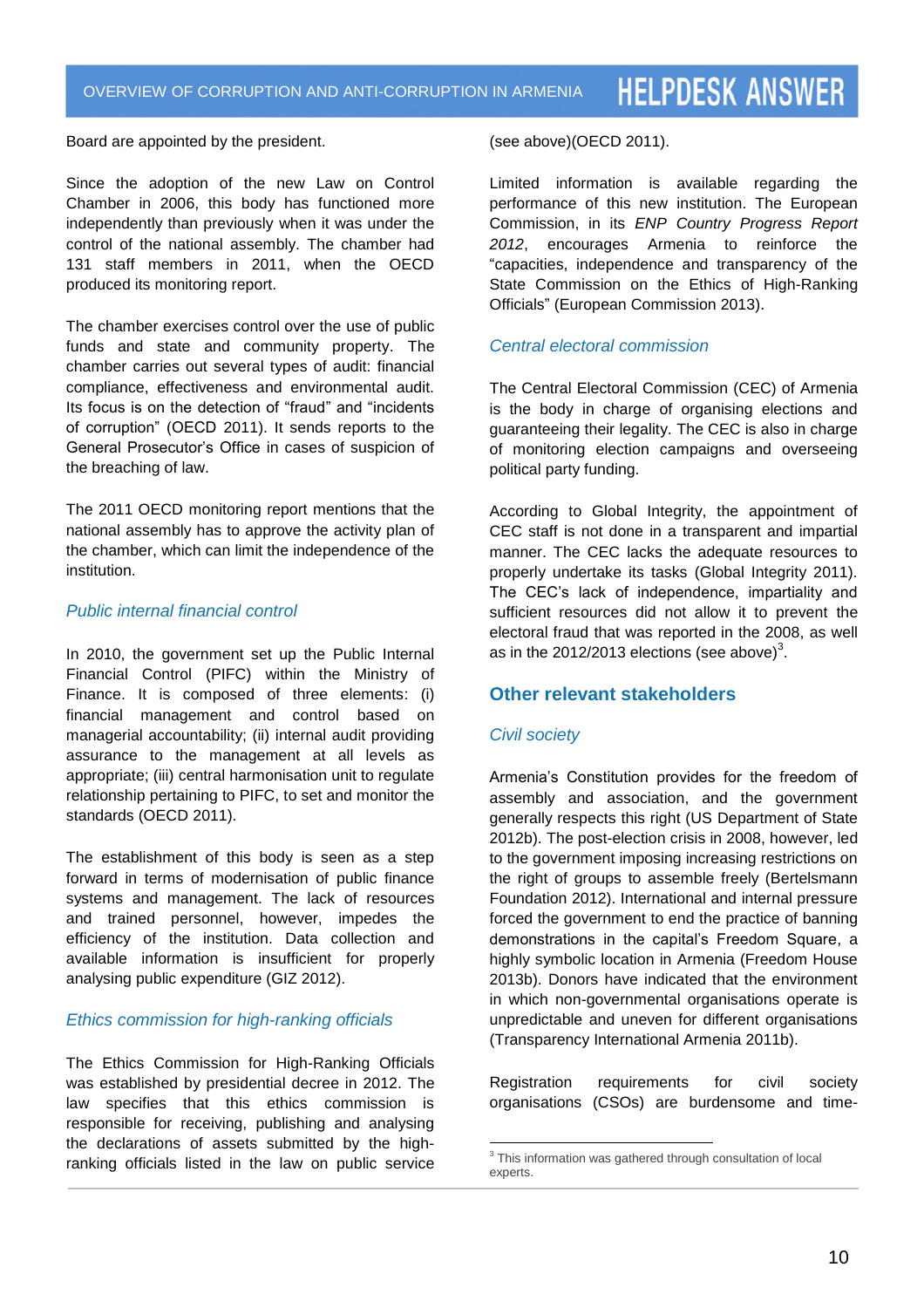consuming (Freedom House 2013b). The government attempted to amend the laws regulating the registration of CSOs, to tighten its control over them by forcing them to re-register at each leadership change and to disclose disproportionate amounts of information about membership, governance, finances, and so on. Faced with strong concerns from the international community as well as domestic civil society groups, the government suspended the process (Bertelsmann Foundation 2012).

Armenia has a vibrant civil society, comprised of a large number of non-governmental organisations working in a variety of fields. Civil society groups' influence on public policy is nevertheless limited by the government's unwillingness to grant CSOs a serious role in public debate and policy-making (Bertelsmann Foundation 2012). Representatives from the media, the donor community and Armenian civil society recognise the relatively poor connection between NGOs and the population (Transparency International Armenia 2011b).

# *Media*

Despite constitutional and legal provisions on freedom of press and expression, the media environment in Armenia is restricted and remains dominated by political influence (Freedom House 2013c). Armenia ranks 74 out of 179 states on *Reporters Without Borders Press Freedom Index 2013*.

Libel was decriminalised in 2010. Historically, however, legal suits for defamation that significantly challenge the financial stability of media outlets have been the main concern for freedom of expression and press in Armenia according to various international civil society groups (Freedom House 2013a).

Harassment and abuse of journalists has decreased but remains relatively common in Armenia (International Crisis Group 2012). According to the Committee for Protection of Freedom of Expression, the first nine months of 2012 saw 4 cases of physical violence against journalists and 25 attempts at intimidation through lawsuits and fines most commonly. Another serious challenge to press freedom in Armenia is the relative impunity of security forces harassing journalists. No efforts have been made to punish the police and government officials that attacked journalists during the postelection uprisings in 2008 (International Crisis Group 2012).

Print media is essentially privately-owned and free; they nevertheless tend to reflect the ideological views of their owner (Freedom House 2013c). The influence of press, generally available only in big cities, is very limited compared to television (the main source of news for 90 per cent of the citizens, according to CRRC), on which the political influence is heavy (International Crisis Group 2012). The licensing and regulations for broadcast media outlets have been used systematically to limit their freedom and diversity. A1+, the last independent national TV channel, was banned in 2002 and its license is still suspended (Freedom House 2013c). A1+ tried to obtain a new license by participating in tenders but lost the tenders every time<sup>4</sup>.

The internet penetration rate almost reaches 40 per cent and the public increasingly uses and trusts online sources of information. The internet is not officially restricted, but the government blocked the access to certain websites during the 2008 crisis (International Crisis Group 2012). Online news reports and bloggers play an increasingly important role in the Armenian media landscape (Freedom House 2013c).

 $\overline{a}$ <sup>4</sup> This information was gathered through consultation of local experts.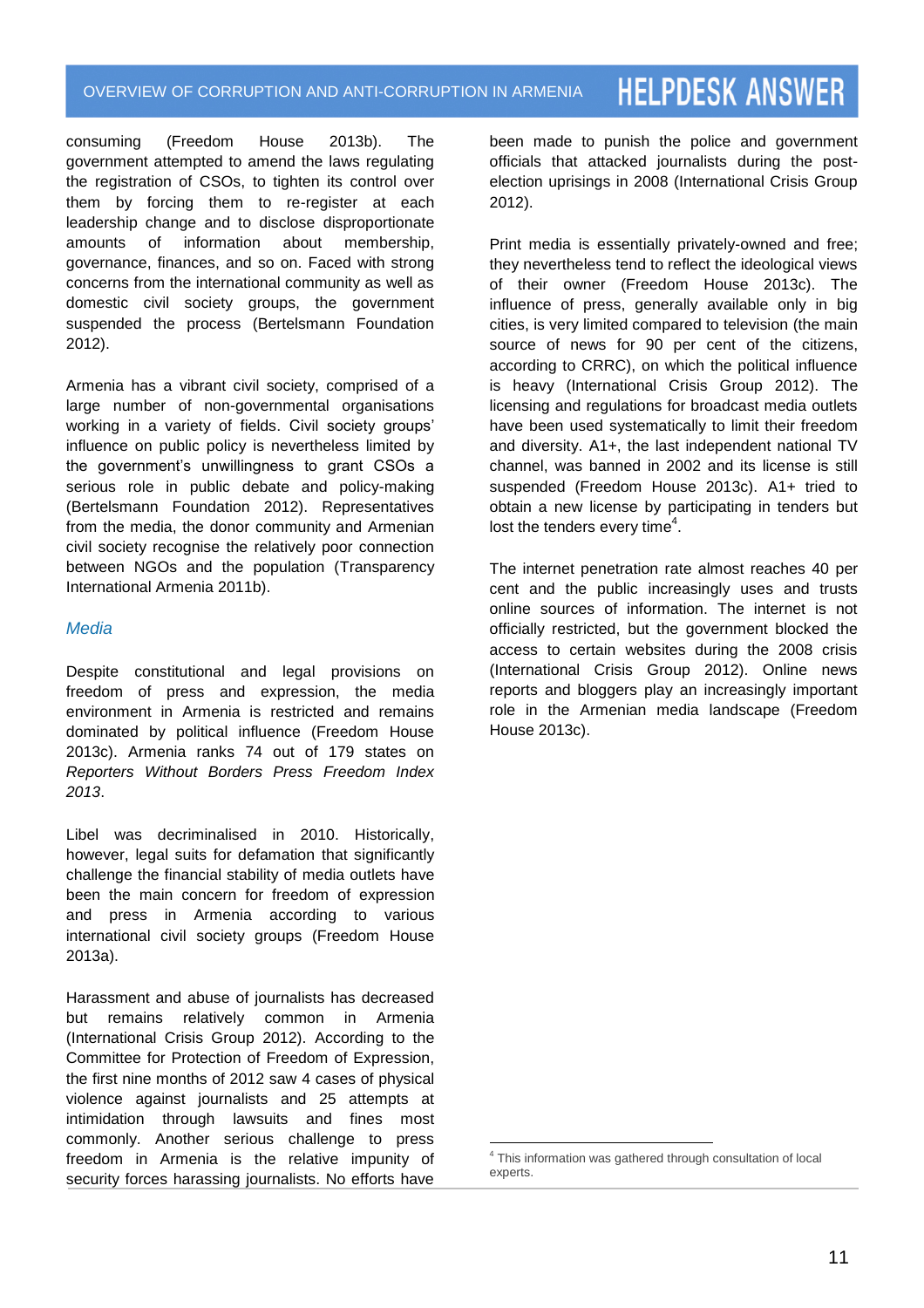### OVERVIEW OF CORRUPTION AND ANTI-CORRUPTION IN ARMENIA

# **HELPDESK ANSWER**

# 3. REFERENCES

American Bar Association, 2012, *Judicial reform index for Armenia.*

(http://www.americanbar.org/content/dam/aba/directories/ro li/armenia/armenia\_jri\_vol\_iv\_english\_12\_2012.authcheckd am.pdf)

Bertelsmann Foundation, 2012, *BTI 2012 Armenia country report*. (http://www.btiproject.de/fileadmin/Inhalte/reports/2012/pdf/BTI%202012 %20Armenia.pdf)

Caucasus Research Resources Centers, 2012, *Caucasus barometer.*

(http://www.crrc.am/hosting/file/\_static\_content/barometer/d i12/CB\_2012\_Presentation\_eng.pdf)

Caucasus Research Resources Centers, 2010, *Armenia corruption survey of households.* (http://old.crrc.am/index.php/en/159/)

Council of Europe, 2012, *Armenia progress report and written analysis by the secretariat of core recommendations*, MONEYVAL(2012)27. (http://www.coe.int/t/dghl/monitoring/moneyval/Evaluations/ Progress%20reports%202y/MONEYVAL%282012%2927\_

ARM\_2nd3rdround\_ProgRep.pdf)

Esmaeili Narine, 2013, *Armenia: Fighting back at the ballot box*, Space for Transparency. (http://blog.transparency.org/2013/04/08/armenia-fightingback-at-the-ballot-box/)

European Commission, 2013, *ENP Country progress report 2012 – Armenia.* (http://europa.eu/rapid/pressrelease\_MEMO-13-242\_en.htm)

France Diplomatie, 2013, *Présentation de l'Arménie*. (http://www.diplomatie.gouv.fr/fr/dossierspays/armenie/presentation-de-l-armenie/)

Freedom House, 2013a, *Nations in transit Armenia.* (http://www.freedomhouse.org/report/nationstransit/2013/armenia)

Freedom House, 2013b, *Freedom in the world*. (http://www.freedomhouse.org/report/freedomworld/2013/armenia)

Freedom House, 2013c, *Freedom of the press*. (http://www.freedomhouse.org/report/freedom-

#### press/2013/armenia)

GIZ, 2012, *Public financial management in the South Caucasus*. (http://www.giz.de/themen/en/37613.htm)

Global Integrity, 2011, *Armenia - Scorecard 2011*. (http://www.globalintegrity.org/report/Armenia/2011/scoreca rd)

GRECO, 2010, *Third evaluation round evaluation report on Armenia on transparency of party funding*. (http://www.coe.int/t/dghl/monitoring/greco/evaluations/roun d3/GrecoEval3%282010%294\_Armenia\_Two\_EN.pdf)

GRECO, 2012, *Third evaluation round compliance report on Armenia.*

(http://www.coe.int/t/dghl/monitoring/greco/evaluations/roun d3/GrecoRC3%282012%2921\_Armenia\_EN.pdf)

Heritage Foundation, 2013, *Index of economic freedom*. (http://www.heritage.org/index/country/armenia)

Human Rights Defender, 2013, *Annual report*. (http://www.ombuds.am/en)

Human Rights Watch, 2013, *World Report 2013 Armenia*. (http://www.hrw.org/world-report/2013/countrychapters/armenia)

International Crisis Group, 2012, *Armenia: An opportunity for statesmanship*. (http://www.crisisgroup.org/en/regions/europe/south-

caucasus/armenia/217-armenia-an-opportunity-forstatesmanship.aspx)

International Monetary Fund, 2010, *Armenia detailed assessment report on anti-money laundering and combating the financing of terrorism*. (http://www.imf.org/external/pubs/ft/scr/2010/cr1009.pdf)

OECD, 2011, *OECD Anti-Corruption network for Eastern Europe and Central Asia Armenia monitoring report*. (http://www.oecd.org/corruption/acn/48964985.pdf)

OECD, 2012, *OECD anti-corruption network for Eastern Europe and Central Asia Armenia progress report,*  (http://www.oecd.org/corruption/acn/49910824.pdf)

OSCE, 2010, *Student perception on corruption in the Armenian higher-education system*. (http://www.osce.org/yerevan/75096)